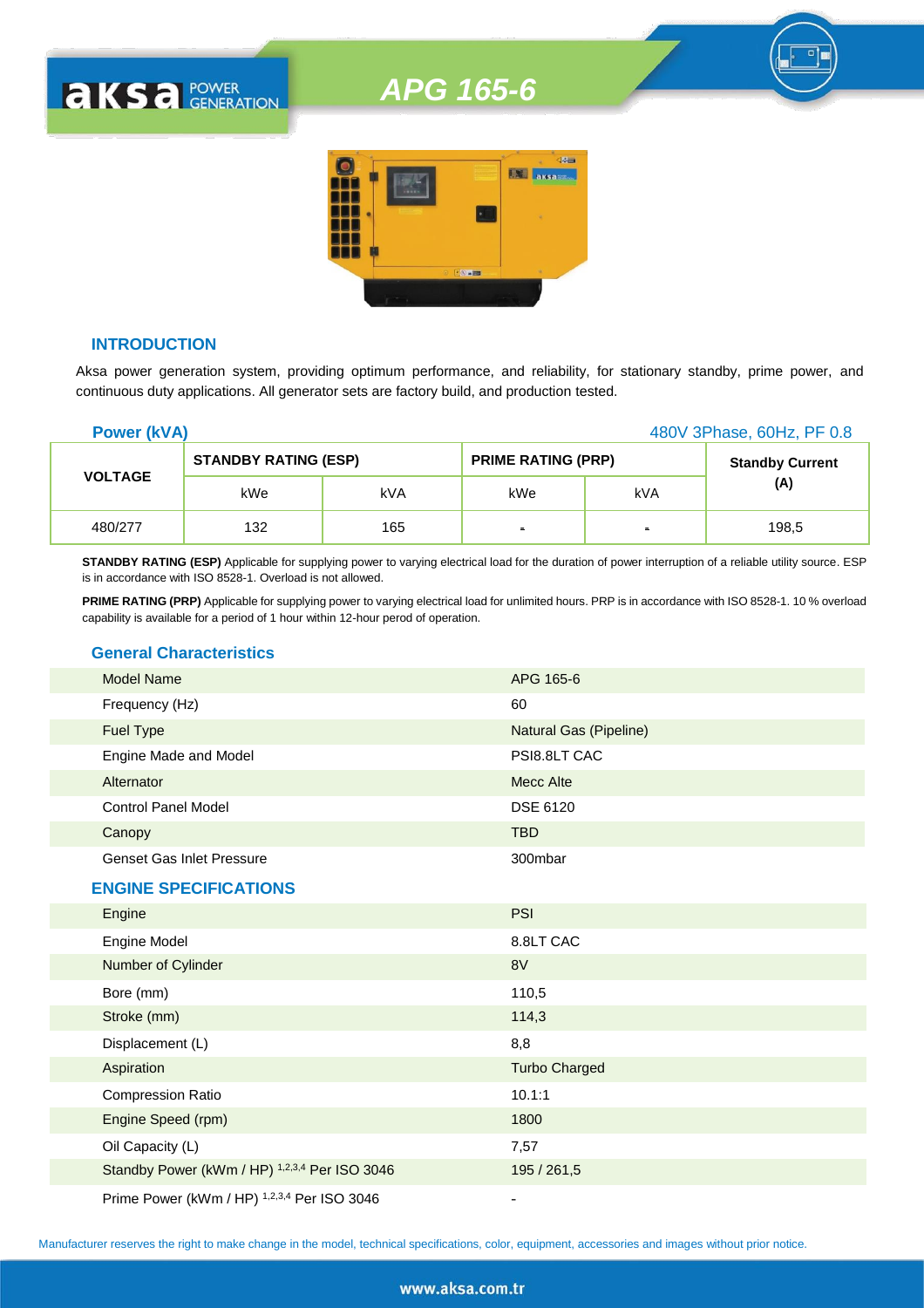

| Max. Operating pressure to EPR, mbar            | 27                            |
|-------------------------------------------------|-------------------------------|
| <b>Block Heater QTY</b>                         | 1                             |
| <b>Fuel Type</b>                                | <b>Natural Gas (Pipeline)</b> |
| Injection Type and System                       | Spark-Ignited                 |
| Governor System                                 | ECU                           |
| Operating Voltage (Vdc)                         | 12                            |
| <b>Cooling Method</b>                           | <b>Water Cooled</b>           |
| Cooling Fan Air Flow (m3/min) 5                 | TBD                           |
| Coolant Capacity (engine only) (L)              | 13,7                          |
| Air Filter                                      | Dry Type                      |
| Fuel Cons. With %100 Load (kg/hr / m3/hr) 3,4,6 | 39,4/55                       |
| Fuel Cons. With %75 Load (kg/hr / m3/hr) 3,4,6  | TBD                           |
| Fuel Cons. With %50 Load (kg/hr / m3/hr) 3,4,6  | TBD                           |

#### **ALTERNATOR CHARACTERISTICS**

**AKSA POWER** 

| Manufacturer                      | <b>Mecc Alte</b> |
|-----------------------------------|------------------|
| Alternator Made and Model         | ECP 34 1M/4C     |
| Frequency (Hz)                    | 60               |
| Power (kVA)                       | 150              |
| Voltage (V)                       | 480              |
| Phase                             | $\sqrt{3}$       |
| A.V.R.                            | <b>DSR</b>       |
| <b>Voltage Regulation</b>         | $(+/-)1%$        |
| <b>Insulation System</b>          | H                |
| Protection                        | IP <sub>23</sub> |
| <b>Rated Power Factor</b>         | 0.8              |
| Weight Comp. Generator (kg)       | 370              |
| Cooling Air (m <sup>3</sup> /min) | 29.2             |

#### **Canopy Dimensions**

| Length (mm) | <b>TBD</b> |  |
|-------------|------------|--|
| Width (mm)  | TBD        |  |
| Height (mm) | <b>TBD</b> |  |

1 Max load and overload ratings based on ISO 3046 gross flywheel power.

2 Technical data based on ISO 3046-1 standards of 77°F(25°C), 14.5Psia (100kPa) and 30% relative humidity.

3 Production tolerances in engines and installed components can account for power variations of ± 5%. Altitude, temperature and excessive exhaust and intake restrictions should be applied to power calculations.

4 All fuel and thermal calculations unless otherwise noted are done at ISO 3046 rated load using LHV for NG of 48.17 MJ/kg.

5 At 0.5 in-H2O of Package Restriction at STP

6.Volume calculated using density of 0.717 kg/m3 for NG, 0.51 kg/L for LPG

Manufacturer reserves the right to make change in the model, technical specifications, color, equipment, accessories and images without prior notice.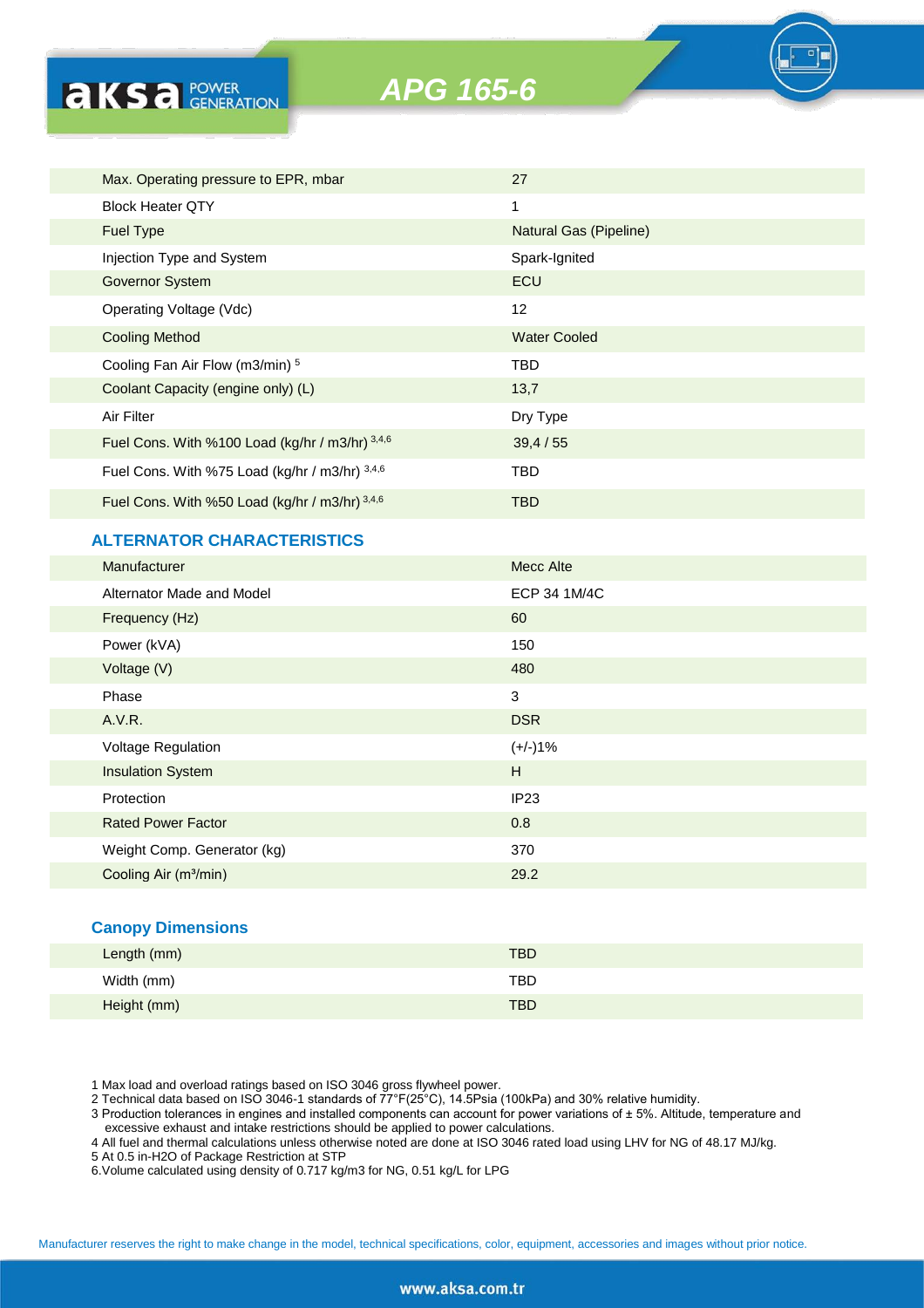### 7  $10$  $11$ 1 6  $13$ 3  $12$ 8  $\overline{2}$ 9 5

- **1.**Steel structures
- **2.** Emergency stop push button
- **3.** Canopy and panels made from powder coated sheet steel.
- **4.** Control panel is mounted on the baseframe. Located at the right side of the generator set
- **5.** Oil could be drained via valve and a hose
- **6.** Exhaust system in the canopy
- **7.** Special large access doors for easy maintanance
- **8.** In front and back side special large access doors for
- easy maintanance
- **9.** Base frame
- **10.** Lifting points
- **11.** The cap on the canopy provides easy accsess to radiator cap.
- **12.** Sound proofing materials
- **13.** Plastic air intake pockets.

#### **INTRODUCTION**

**AKS** *C C <b>C GENERATION* 

Sound-attenuated and weather protective enclosures for generating sets from Aksa, meet event the sound requirements and provide optimum protection from inclement weather and development by our specialist acoustic engineers. Our modular designed sound insulated canopies provide ease of access for servicing and general maintenance and interchangeable components permitting on-site repair. Enclosures are designed to optimize genset cooling performance, providing you with confidence that genset ratings and ambient capability.

#### **Control Panel**

| <b>Control Module</b>      | <b>DSE</b>    |
|----------------------------|---------------|
| Control Module Model       | DSE 6120      |
| <b>Communication Ports</b> | <b>MODBUS</b> |



#### **Devices**

DSE, model 6120 Auto Mains Failure control modüle, Battery charger input 198-264 volt, output 27,6 V 5 A (24 V) or 13,8 Volt 5A (12V), Emergency stop push button and fuses for control circuits

#### **CONSTRUCTION and FINISH**

Comonents installed in sheet steel enclosure.

Phosphate chemical, pre-coating of steel provides corrosion resistant surface

Polyester composite powder topcoat forms high gloss and extremely durable finish

Lockable hinged panel door provides for easy component access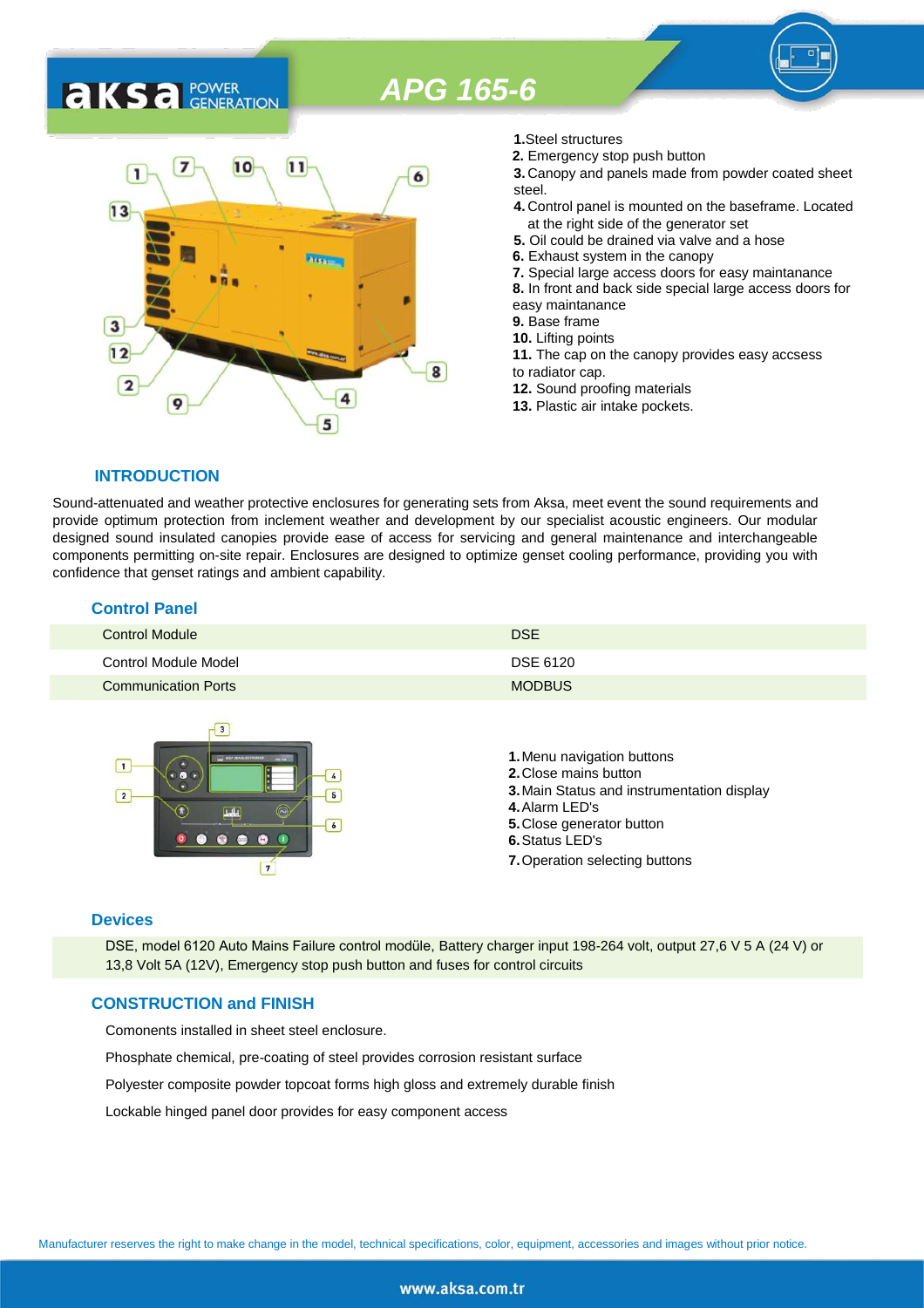# **AKS** *C C <b>C GENERATION*

#### **INSTALLATION**

Control panel is mounted on baseframe with steel stand. Located at the right side of the generator set (When you look at the Gen.Set. from Alternator).

#### **GENERATING SET CONTROL UNIT**

The DSE 6120 module has been designed to monitor generator frequency, volt, current, engine oil pressure, coolant temperature running hours and battery volts.

Module monitors the mains supply and switch over to the generator when the mains power fails.

The DSE6120 also indicates operational status and fault conditions, Automatically shutting down the Gen. Set and giving true first up fault condition of Gen. Set failure.The LCD display indicates the fault.

#### **STANDARD SPECIFICATIONS**

- Microprocessor controlled.
- LCD display makes information easy to read
- Automatically transfers between mains (utilty) and generator power.
- Manual programming on front panel.
- User-friendly set-up and button layout. communications via RS232, RS485 and ethernet.
- Remote start.
- Event logging (50) showing date and time.
- Controls: Stop/Reset, Manual, Auto, Test, Start, buttons. An additional push button next to the LCD display is used to scroll

through the modules' metering display.

#### **Instruments**

ENGINE Engine speed Oil pressure Coolant temperature Run time Battery volts Configurable timing **GENERATOR** Voltage (L-L, L-N) Current (L1-L2-L3) Frequency Gen.Set ready Gen.Set enabled MAINS Gen.Set ready

Gen.Set enabled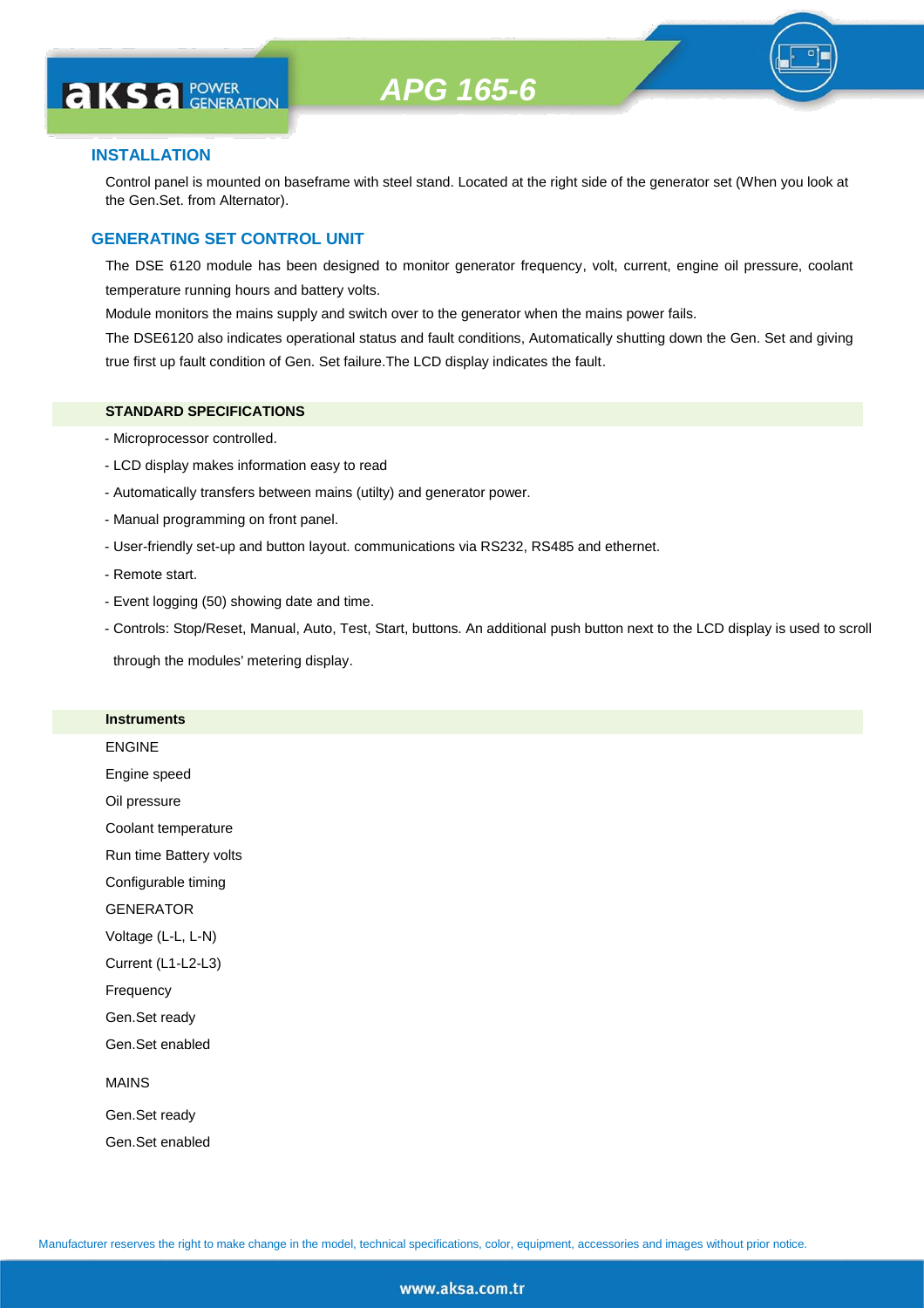# **AKS** *C C <b>C GENERATION*





Charge failure

Battery Low/High voltage

Fail to stop

Low/High generator voltage

Under/over generator frequency

Over /Under speed

Low oil pressure

High coolant temperature.

#### SHUT DOWNS

Fail to start Emergency stop Low oil pressure High coolant temperature Over /Under speed Under/Over generator frequency Under/over generator voltage

Oil pressure sensor open

ELECTRICAL TRIP

Generator over current

#### **Options**

Flexible sensor can be controlled with temperature, pressure, percentage (warning/shutdown/electrical trip) Local setting parameters and monitoring from PC to control module with USB connection (max 6 m)

#### **Standards**

Elecrical Safety / EMC compatibility BS EN 60950 Electrical business equipment BS EN 61000-6-2 EMC immunity standard BS EN 61000-6-4 EMC emission standard

#### **STATIC BATTERY CHARGER**

Battery charger is manufactured with switching-mode and SMD technology and it has high efficincy.

Battery charger models' output V-I characteristic is very close to square and output is 5 amper, 13,8 V for 12 volt and 27,6 V for 24 V . Input 198 - 264 volt AC.

The charger is fitted with a protection diode across the output.

Charge fail output is available.

Connect charge fail relay coil between positive output and CF output.

They are equipped with RFI filter to reduce electrical noise radiated from the device

Galvanically isolated input and output typically 4kV for high reliability